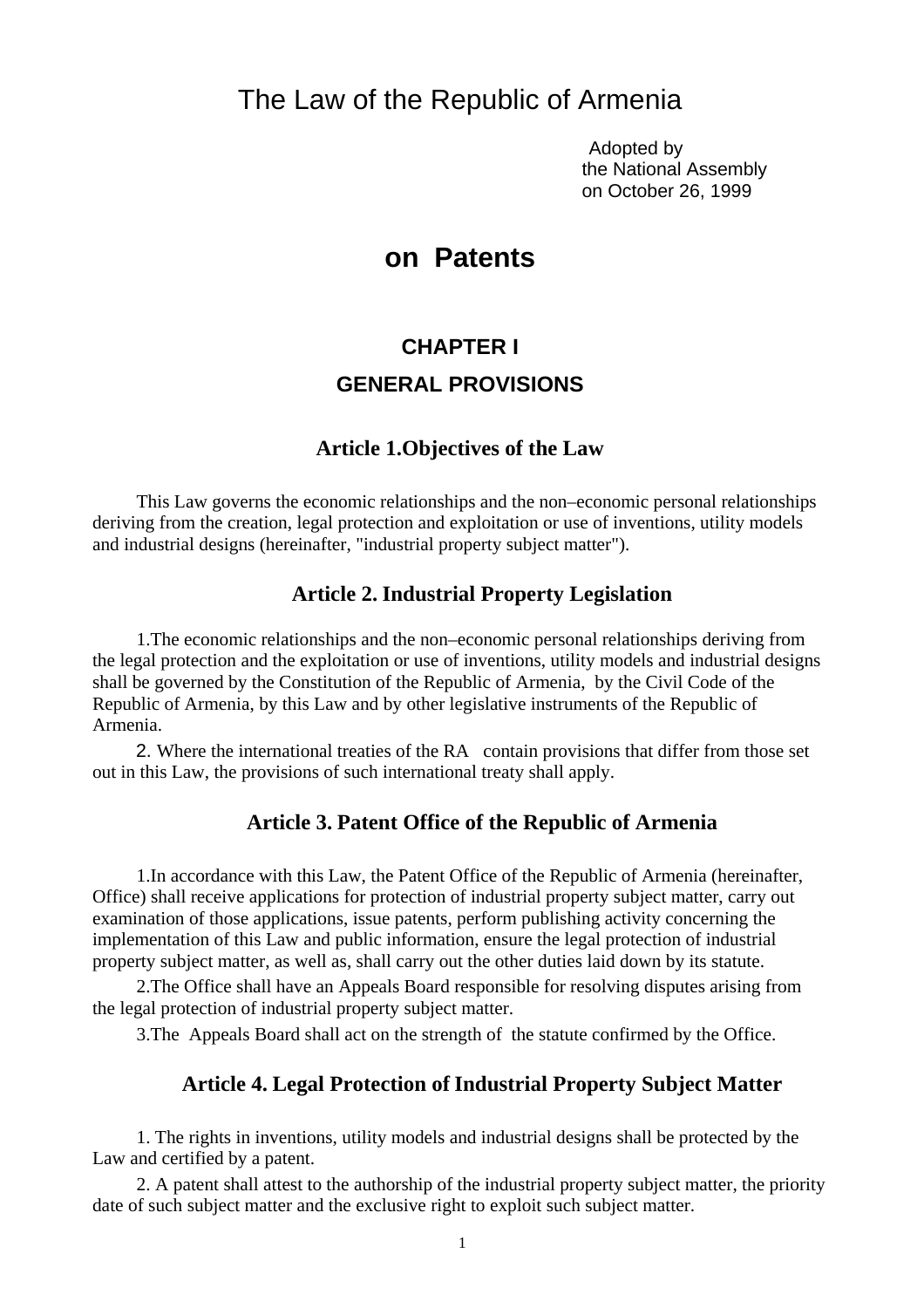3. A patent for an invention shall have effect for 20 years, when the patent was granted on a basis of a substantive examination (principal patent), or for 10 years, when it was granted without carrying out of a substantive examination of an invention ( preliminary patent), a patent for an industrial design - for 15 years and a patent for a utility model- for 10 years as from the filing day of an application.

4. The scope of legal protection afforded by a patent for an invention or for a utility model shall be determined by their claims and the scope of legal protection afforded by a patent for an industrial design shall be determined by the sum of its essential features as shown on the photographs of the article (the model or design) in which it is to be embodied and which were enumerated in the description of the industrial design.

5. The use or exploitation of inventions, utility models and industrial designs that are considered secret by the State and the publication of any particulars concerning them shall be governed by the procedure determined under the legislation of the Republic of Armenia.

6. No legal protection shall be afforded to inventions, utility models and industrial designs whose utilization would be contrary to the public interest, to humanitarian principles or to morality.

## **Chapter II Conditions of Patentability for Industrial Property Subject Matter**

## **Article 5. Conditions of Patentability for Invention**

1.An invention shall enjoy the protection afforded by the Law if it is new, involves an inventive step and is industrially applicable (conditions of patentability for invention).

2. An invention shall be considered to be new if it does not form a single part of the state of the art.

3. An invention shall be considered to involve an inventive step if, for a person skilled in the art, it does not derive obviously from the state of the art.

4.The state of the art includes any kind of information related to the solutions belonging to the field of technology (single parts) that has become generally available anywhere in the world before the priority year, month, day (hereinafter, priority date) of the invention concerned. The state of the art includes also the subject matters of the inventions and the utility models, disclosed by the applications submitted to the Office with an earlier priority date, provided that the latter will subsequently publish the said applications or patents granted on the basis thereof.

5. Disclosure of the subject matter of an invention by the inventor (or applicant) or by any person having obtained the information directly or indirectly from the latter (the burden of proof of the foregoing shall be on the applicant) shall not affect patentability on condition that the information has been disclosed no earlier than 12 months preceding the filing date of the application or, where an earlier priority date is claimed, no earlier than 12 months preceding such date.

6. An invention shall be considered to be industrially applicable if it can be made or used in industry, agriculture, public health or in other fields.

7. The subject matter of an invention may be a device, a process, a substance, a strain of microorganism or a culture of plant or animal cells, as well as the use of a known device, process, substance or strain for a new purpose.

8. The following shall not constitute patentable inventions:

- *1)* scientific theories and mathematical methods;
- *2)* methods of economic organization and management;
- *3)* symbols, schedules and rules;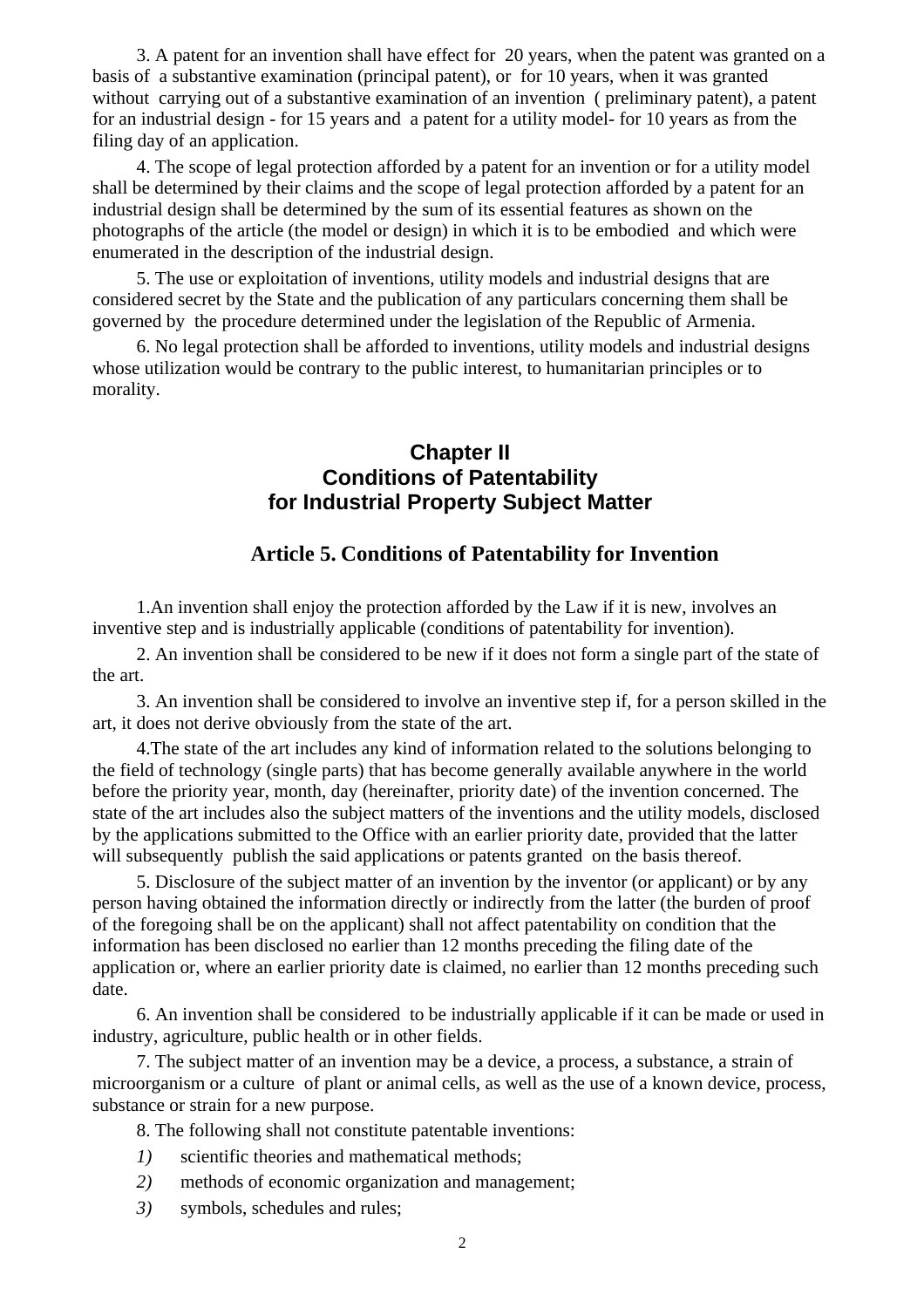- *4)* methods and rules for performing mental acts;
- *5)* algorithms and programs for computers;
- *6)* projects and plans for structures and buildings and for land development;
- *7)* proposals concerning the outward appearance of manufactured articles and intended to satisfy exclusively aesthetic requirements;
- *8)* plant varieties and animal breeds.

#### *.* **Article 6. Conditions of Patentability for Utility Models**

1. Any new and industrially applicable solution that concerns the constructional embodiment of means of production and consumer articles or parts thereof (conditions of patentability for utility models) shall enjoy the protection afforded by the Law as a utility model.

2. A utility model shall be considered to be new if it does not form a single part of the state of the art.

3. The state of the art shall consist of all generally available information published anywhere in the world before the priority date of the claimed utility model, with respect to means having the same purpose, and of information on the application of such means in the Republic of Armenia. The state of the art includes also the subject matters of the inventions and the utility models, disclosed by the applications submitted to the Office with an earlier priority date, provided that the latter will subsequently publish the said applications or patents granted on the basis thereof.

4.Disclosure of the subject matter of a utility model by the author (or applicant) or by any person having obtained the information directly or indirectly from the latter (the burden of proof of the foregoing shall be on the applicant) shall not affect patentability on condition that it took place no earlier than 12 months preceding the filing date of the application or, if an earlier priority date is claimed, no earlier than 12 months preceding such date.

5. A utility model shall be considered to be industrially applicable if it can be made or used in industry, agriculture, public health or in other fields.

6. Processes, substances, strains of microorganisms, strains of plant or animal cells, their use for a new purpose, plant or animal varieties, or the subject matters set out in the eighth paragraph of Article 5 of this Law may not be protected as utility models.

#### **Article 7. Conditions of Patentability for Industrial Designs**

1.Any solution that is both artistic and technical, that is adopted for an article and that determines its outward appearance, shall enjoy protection as an industrial design under the Law if it is new, original and industrially applicable (conditions of patentability for industrial designs).

2. An industrial design shall be considered to be new if generally available information, of whatever kind, shows that the sum of its essential features that determine the special aesthetic and (or) functional aspects of the article in which it is embodied was not known anywhere in the world before the priority date of the design.

3. Disclosure of the subject matter of an industrial design by the creator (or applicant) or by a person having obtained such information directly or indirectly from the latter (the burden of proof of the foregoing shall be on the applicant) shall not affect patentability on condition that it took place no earlier than six months preceding the filing date of the application or, if an earlier priority date is claimed, no earlier than six months preceding such date.

4.An industrial design shall be considered to be original if its essential features determine the creative nature of the special aesthetic aspects of the article in which it is embodied.

5. An industrial design shall be considered to be industrially applicable if it can be reproduced in quantity via manufacturing of the corresponding article.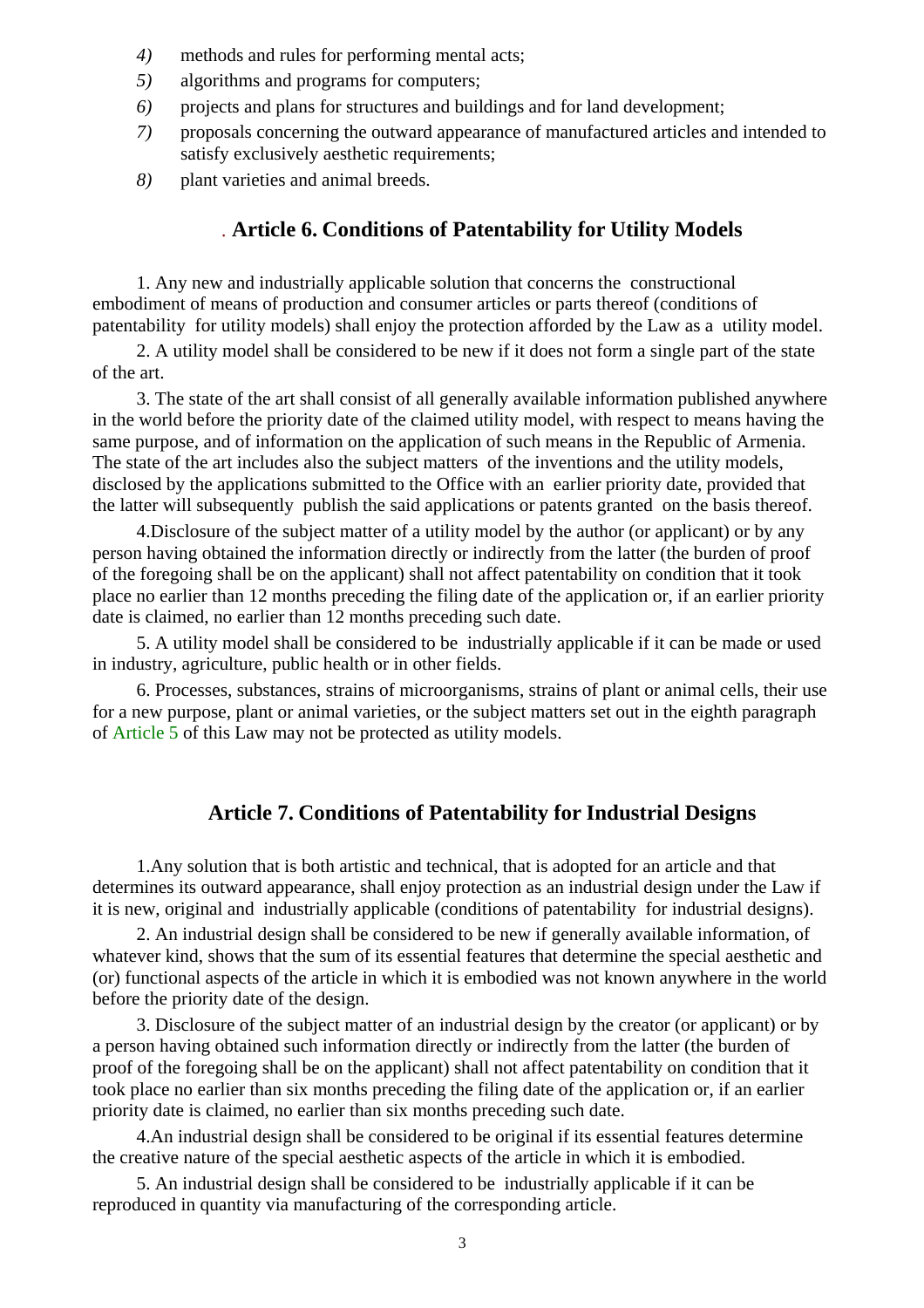6. The following shall not constitute patentable industrial designs:

- *1)* solutions that are determined exclusively by the technical function of an article;
- *2)* solutions that relate to architectural works (with the exception of small scale architectural forms) and industrial, hydraulic and other stationary structures;
- *3.)* solutions that relate to printed matter as such;
- *4)* solutions that relate to subject matter of unstable shape such as liquids, gaseous and dry substances and the like.

# **Chapter III Authors and Patent Owners of Industrial Property Subject Matter**

## **Article 8. Author of Industrial Property Subject Matter**

1.The natural person whose creative work has resulted in an invention, a utility model or an industrial design shall be recognized as the author thereof.

2. Where the industrial property subject matter is the result of the joint creative work of two or more natural persons, those persons shall be recognized as the joint authors thereof. The relations between the joint authors shall be determined by a consent thereof.

3. An assistance of non creative nature rendered in creation of the invention, a utility model or an industrial design (technical or organizational assistance, support in legalizing the rights etc.) shall not entail to the joint authorship.

4. The right of authorship is inalienable and intransferable personal non economic right and shall effect for unlimited duration.

5. An author shall have the right not to be mentioned as such in any information published with respect to the patent.

6. An author shall have the right to entitle an industrial property subject matter created by him.

## **Article 9. Patent Owner of Industrial Property Subject Matter**

1.A patent for an invention, a utility model or an industrial design shall be granted to the author (joint authors) or to his/her (their) heirs, to the employer or to any other natural or legal person (patent owner); in the latter case, a contract shall have been concluded between the author (joint authors) and the person concerned and that person shall have been designated by the author (joint authors) or his/her (their) successors in title in the patent application filed with the Office or in a declaration filed with the Office prior to the registration of the invention, the utility model or the industrial design.

2. Where an employee creates an invention, utility model, industrial design within the exercise of his duties or specific tasks entrusted to him by the employer (service invention, utility model, industrial design), the right to be granted a patent shall belong to the employer, if it is provided in a contract concluded between them.

3. The amount, conditions, and procedure for remuneration to an author of a service invention, utility model, industrial design shall be determined by a consent between him and the employer or, in case of absence of a consent –by a court judgement.

4. The employee shall be required to inform the employer in writing, within one month as from the date of creation, of any created invention, utility model, industrial design that is in relation with his employment activity.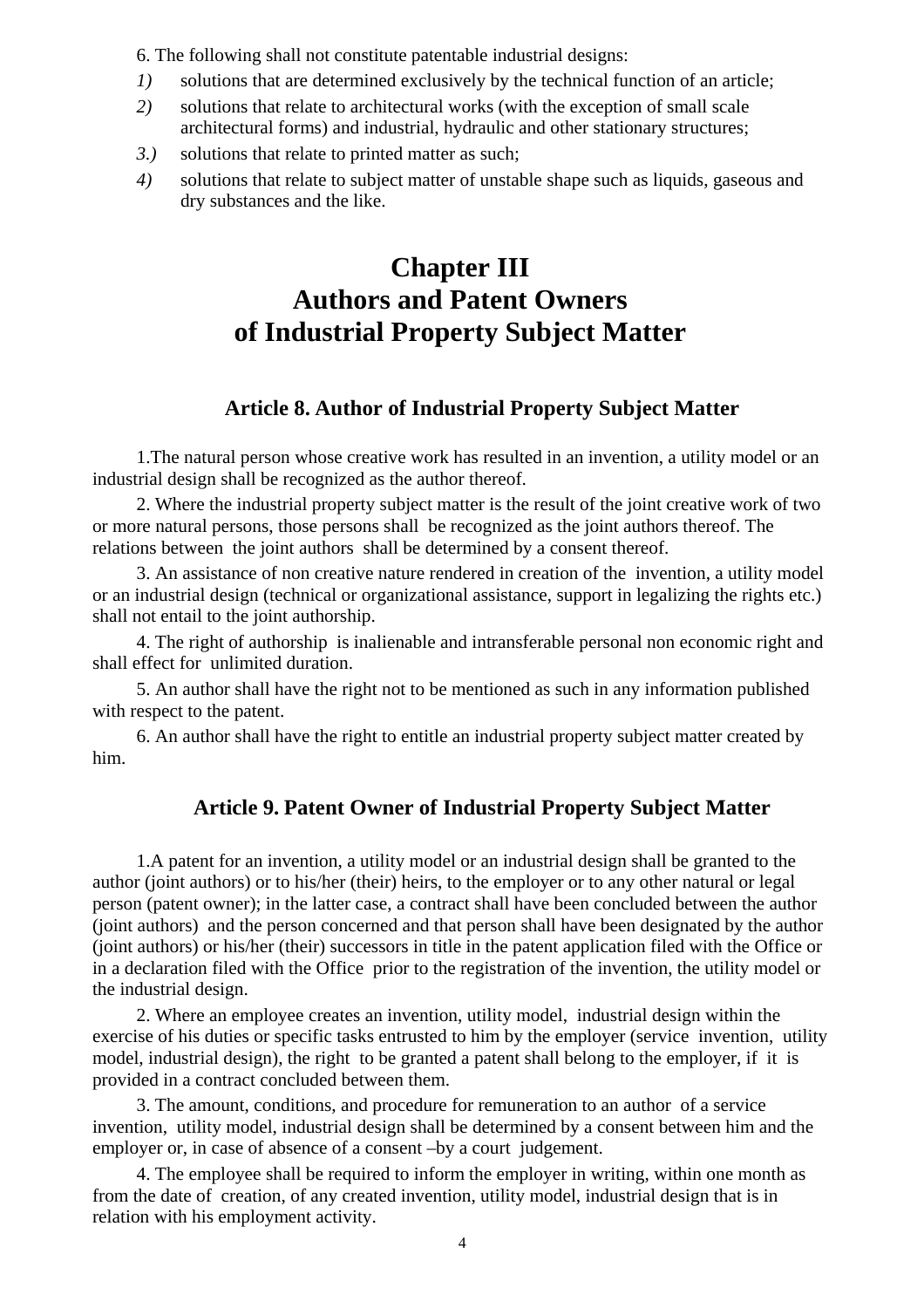5. If, within a period of three months as from the date on which the employee has informed the employer of the invention, utility model, industrial design that has been created, the employer or his successor in title has not filed an application for a patent with the Office, the right to file an application and the right to be granted a patent shall be passed to the author.

6. In such case the employer shall enjoy a preemption of a non–exclusive license for the exploitation of a subject matter concerned.

## *.* **Article 10. Transfer by Succession of the Rights of the Author and of the Patent Owner of Industrial Property Subject Matter**

The right to file a patent application and the right to be granted a patent, the exclusive right to exploit a patent, utility model, industrial design and the right to remuneration for shall be transferred by succession as stipulated by the law.

# **Chapter IV Exclusive Right to Exploit Industrial Property Subject Matter**

## **Article 11. Rights and Obligations of Patent Owners**

1. The patent owner shall have the exclusive right to prohibit third persons from exploitation without his permission the protected by a patent industrial property subject matter, as well as, to exploit the latter at his discretion if it does not infringe the rights of other patent owners.

2. The exclusive right of a patent owner shall rise from the day of official publication of the information on grant of the patent.

3. The relations concerning exploitation of the industrial property subject matter which belongs to the several persons shall be governed by a contract concluded between such persons. Failing a contract, each of the owners may exploit the protected subject matter as he wishes, but shall not be entitled to assign the patent to another person nor to authorize such person to exploit the protected subject matter (grant a license) without the consent of the other owners.

4. The exploitation of the protected by a patent industrial property subject matter without patent owner's permission, with the exception of cases provided by this Law, shall constitute an infringement of the patent owner's exclusive right.

5. A patent owner may assign his patent to any natural or legal person. The patent assignment contract must be registered with the Office. A contract that has not been registered shall be deemed invalid.

### *.* **Article 12. Exploitation of Industrial Property Subject Matter Rights**

1. The manufacture, application, offering for sale, sale, storage, import and other acts of placing on the market of the product involving the industrial property subject matter, as well as, the application of a process protected by a patent for invention, shall be deemed to constitute exploitation of the industrial property subject matter.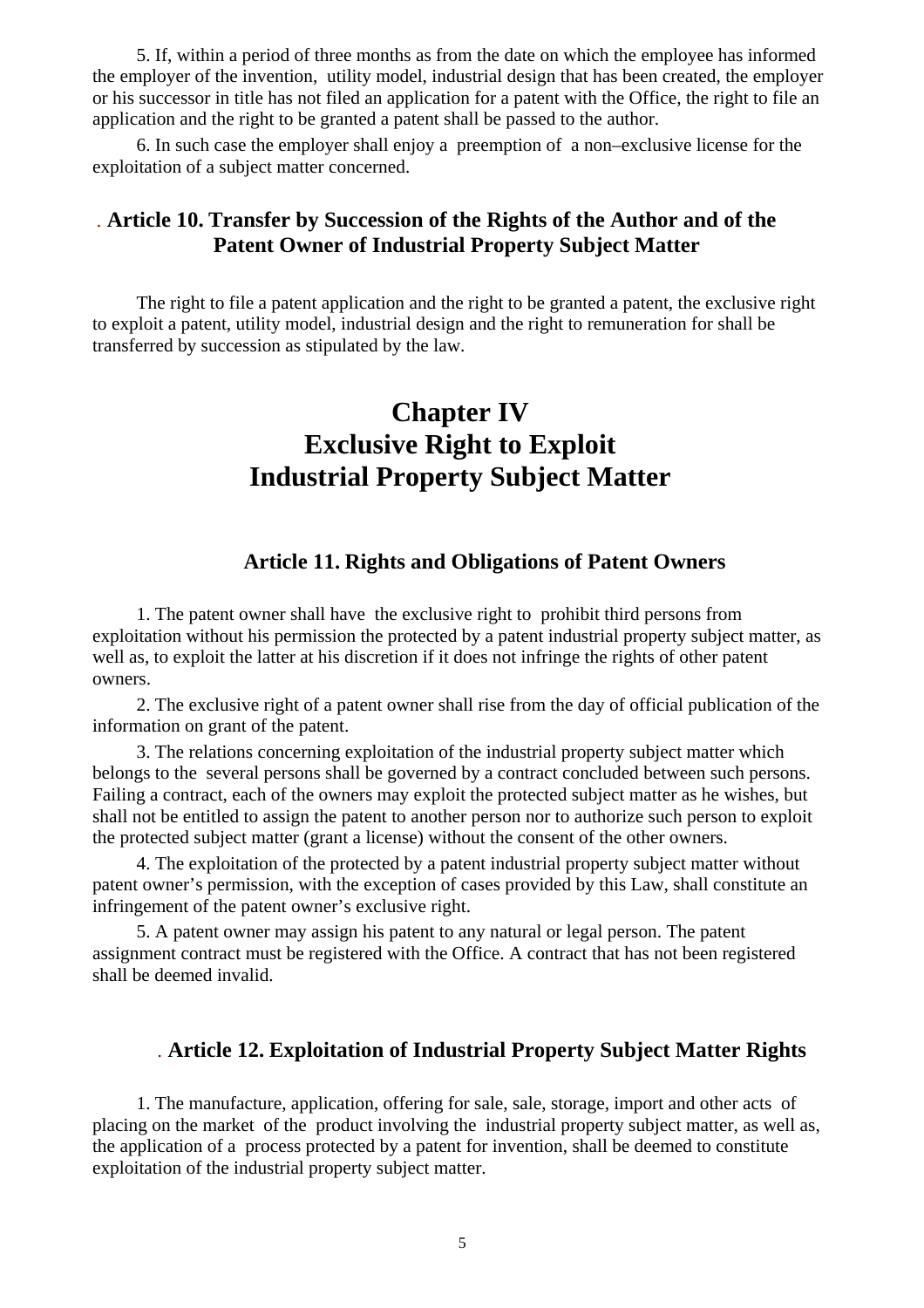2. The product (article) shall be deemed to have been involved the patented invention , utility model if it involves each of the characteristics, or its equivalent, of an independent claim of the invention, utility model.

3. The process protected by a patent for invention shall be deemed to have been applied if it has applied each of the characteristics, or its equivalent, of an independent claim of the invention.

4. The article shall be deemed to have involved an industrial design protected by a patent if in the article have used all the essential features of that design.

5. The effects of a patent on a process for the manufacture of a product shall also extend to the product obtained directly by the process. Unless proven that product obtain by another process, a product shall be deemed to have been obtained by means of the patented process. In this case the burden of proof shall be on the defendant if the product obtained by the patented process is new.

#### *.* **Article 13.****Acts not Infringing the Exclusive Rights of the Patent Owner**

1.Use of a protected by a patent industrial property subject matter shall not be deemed to constitute an infringement of the exclusive rights of the patent owner:

- *1)* as the subject of scientific research or experiment;
- *2)* in case of the occasional preparation, in a pharmacy, of medicine in accordance with a medical prescription;
- *3)* in any means of transport belonging to another State that temporarily or accidentally enters the territory of the Republic of Armenia, provided that such use is exclusively required for the needs of the means of transport and that the means of transport belongs to a natural and (or) legal person of a State that affords the same rights to natural and legal persons of the Republic of Armenia;
- *4)* for private and non–profit–making purposes.
- *5)* If the product, involving a protected by a patent industrial property subject matter, or obtained by application of a process protected by a patent for invention, has been lawfully put on the market in the Republic of Armenia by the patent owner or with his consent.

2. The import into the Republic of Armenia of the product, involving a protected by a patent industrial property subject matter, or obtained by application of a process protected by a patent for invention, if it has been lawfully put in civil circulation through the sale in another country by the patent owner or with his consent, shall also not be deemed to constitute an infringement of the exclusive rights of the patent owner.

## **Article 14.****Right of Prior Use**

1.Any natural or legal person who, before the priority date of the industrial property subject matter, had conceived independently of the author and was using on the territory of the Republic of Armenia an identical solution or who had made the necessary preparations for such use, shall have the right to continue such use free of charge, provided that the scope thereof is not extended (right of prior use).

2. The right of prior use may only be transferred to another natural or legal person together with the production unit in which the use of the identical solution or the necessary preparations for such use have been made.

#### **Article 15. Grant of the Right to Use Industrial Property Subject Matter**

1. Any other persons may use the patented industrial property subject matter only with the authorization of the patent owner, on the basis of a license contract.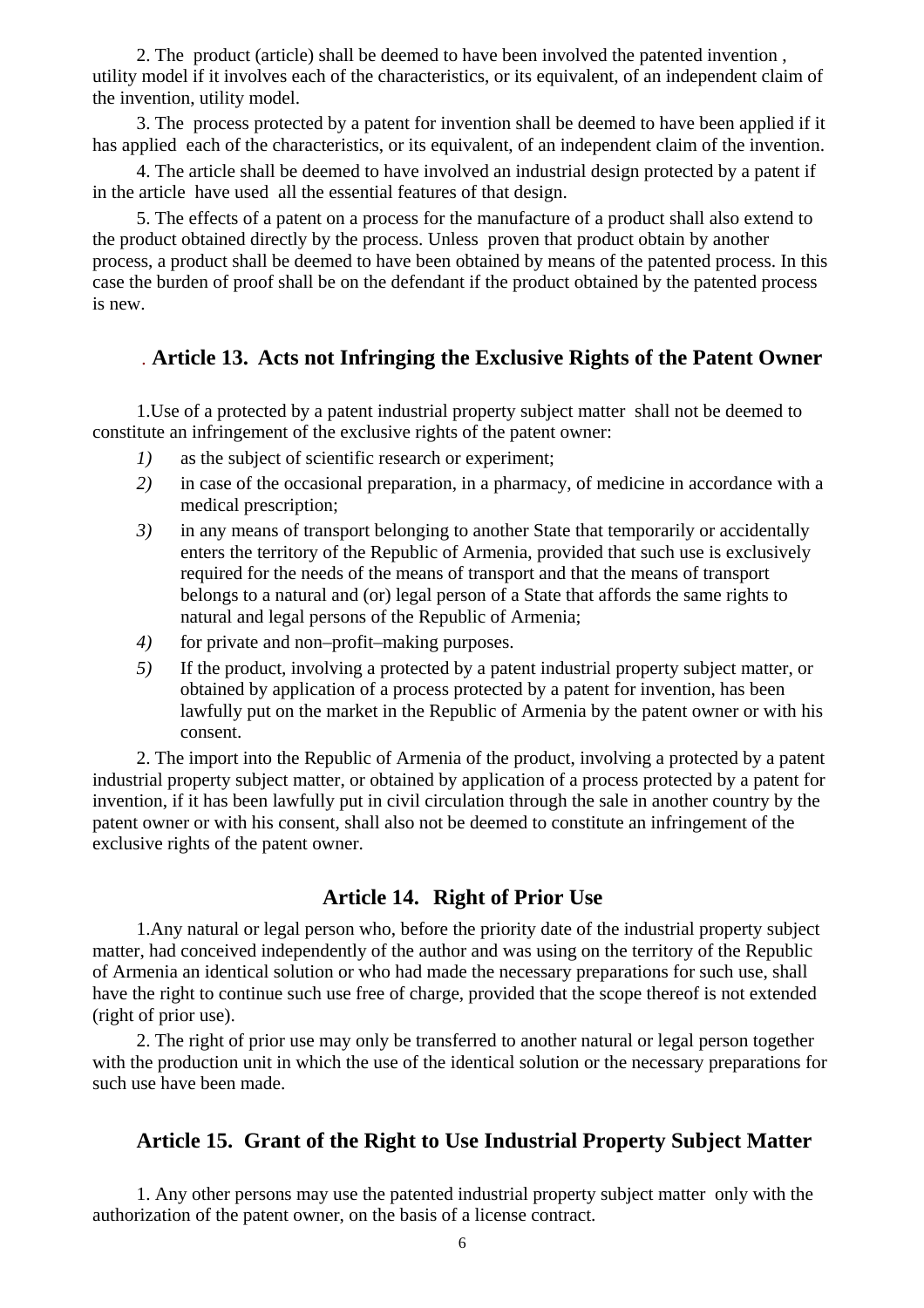2. Under a license contract, the patent owner (licensor) undertakes to grant, within the scope specified in the contract, the right to use the patented industrial property subject matter to another person (licensee) who undertakes to pay to the licensor the amounts and to perform the other acts stipulated in the contract.

3. An exclusive license shall afford the licensee the exclusive right to use the patented industrial property subject matter within the limits specified in the contract, beyond which the licensor maintains his right of use.

4. A non–exclusive license allows the licensor, while granting the licensee the right to use the industrial property subject matter, to retain all the rights deriving from the patent, including the right to grant licenses to the third persons.

5. The patent owner may apply to the Office with a request to publish a notice to the effect that he is willing to grant other persons the right to use the industrial property subject matter (open license ).The patent maintenance fee shall be reduced as from the year following publication of such notice. Any person wishing to obtain an open license shall be required to conclude a contract with the patent owner with respect to the payments. The request of the patent owner in respect of granting the right to an open license may not be withdrawn.

 6. A license contract that has not been registered with the Office shall be deemed invalid. 7. Any dispute relating to the violation of the contract shall be heard by the courts.

## **Article 16. Compulsory License**

 1. In the interests of the national security and in the public interests or in the situations of emergency of the RA, as well as in case of public non-commercial use the Government of the RA is empowered to use or authorize third parties to use an invention, utility model or industrial design without the consent of the patent owner (compulsory license), provided the patent owner shall be notified within 10 days and paid adequate remuneration taking into account the circumstances of each case and the economic value of such authorization.

2. If an invention, a utility model or an industrial design are not used or are insufficiently used within 4 years from the date of filing an application or three years from the grant of patent (provided, that the period which expires last shall be applied), any person who, on the expiry of the mentioned period, wishes to use the invention, utility model or industrial design, but has not succeeded in concluding a license contract with the patent owner, may apply to the Government of the Republic of Armenia with a request for granting a compulsory license. In this case the license shall be granted, if the patent owner does not prove that not using or insufficiently using of the invention, utility model or the industrial design is stipulated by the valid reasons.

3. If an invention, a utility model or an industrial design of a great economic significance protected by a patent cannot be used without infringing the rights of a patent owner of an invention, a utility model or an industrial design protected by another patent ("first patent"), and in case of not reaching to an agreement for concluding a license contract, the mentioned patent owner (of the "second patent") may apply to the Government of the Republic of Armenia with a request for granting a compulsory license. In case of granting a request, the owner of "the first patent" reciprocally shall have the right to get a compulsory license for the use of the subject matter protected by the "second patent". The patent owner can assign his rights obtained by the compulsory license to another person only together with the rights ensuing from his own patent.

4. The compulsory license shall be only non-exclusive and, depending on its objectives, shall be granted for a certain period and on certain terms , basically for the purpose of ensuring the domestic market's demand.

5. In case of semi-conductor technologies, the compulsory license can be provided only by the State for the non-commercial use, as well as by the judicial or administrative bodies to remedy an anti-competitive practices.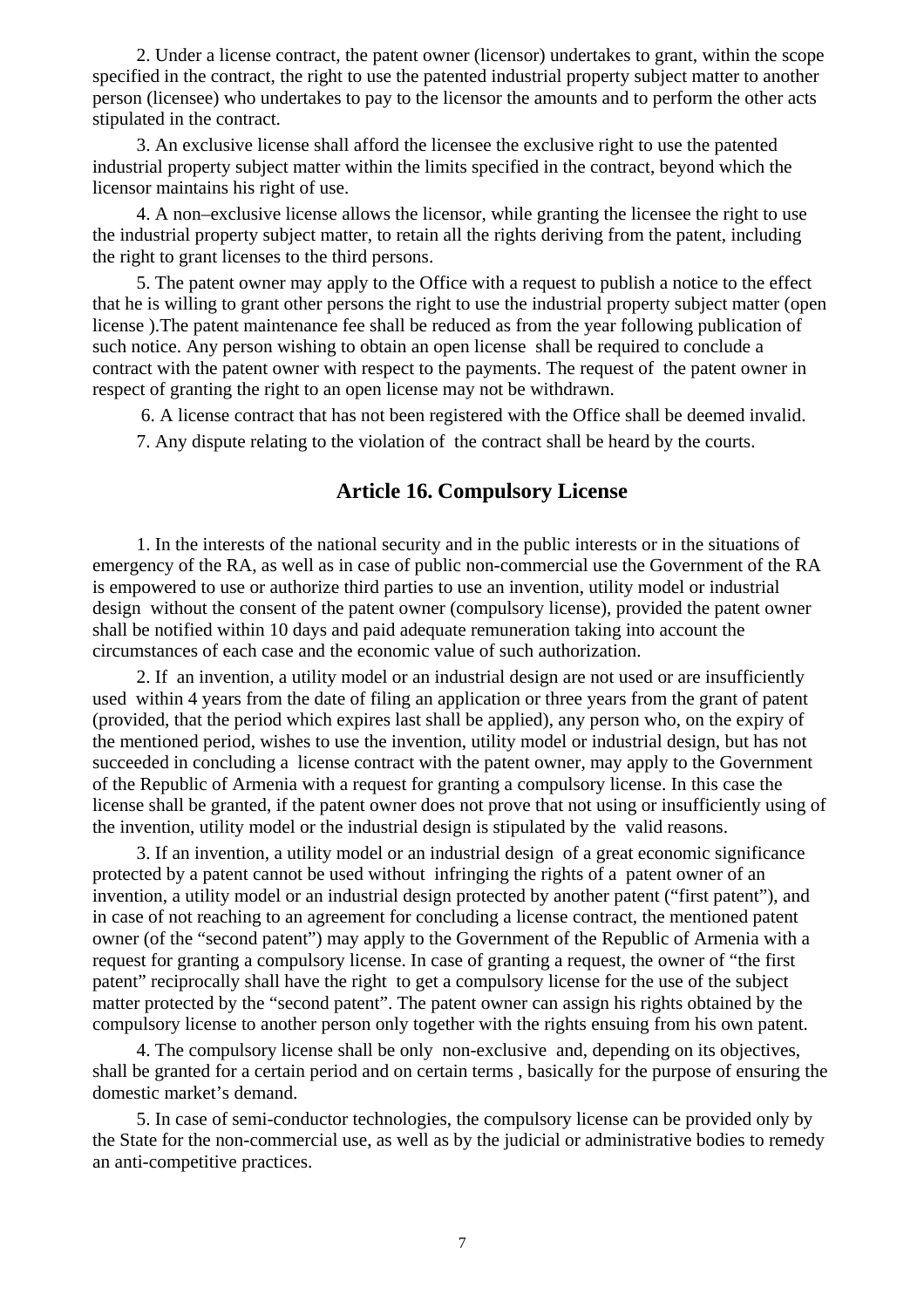6. The person granted a compulsory license, shall be allowed to transfer the right for using the industrial property subject matter to another person, only with that part of the enterprise where the use of the mentioned subject matter is exercised.

7. The compulsory license shall be recognized invalid in compliance with the decision of the Competent Authority, if the circumstances which led to it are considered to be ceased to exist and are unlikely to recur. In this case the legitimate interests of the persons authorized to a compulsory license shall be taken into account and protected. The mentioned Authority shall have the authority to review, upon motivated request, the continued existence of these circumstances.

8. Disputes relating to the grant of compulsory license and the amounts, procedure and terms of payments entailed by the latter shall be settled by the courts.

9. The conditions for the grant of a compulsory license are regulated in accordance with the procedure determined by the Government of the Republic of Armenia.

### **Article 17.****Infringement of Patent**

1. Any use, made by a natural or a legal person, of an industrial property subject matter protected by a patent in a manner contrary to this Law shall be deemed to constitute an infringement of the patent.

2. At the request of the patent owner or of the exclusive licensee, unless the license contract provides otherwise, or of the non-exclusive licensee, if it is provided in the license contract, the action infringing the patent shall be ceased and the natural or legal person committing the infringement shall be liable to compensate the right holder for the damages sustained in accordance with the procedure determined by the legislation of the Republic of Armenia.

# **Chapter V Grant of the Patent for an Industrial Property Subject Matter**

#### *.* **Article 18. Documents of the Patent Application**

1. The documents of the patent application ("application")shall be filed with the Office by the author, by the employer or by their successors in title ("applicant").

2. The request of an application shall be drawn up in Armenian.

3. The other documents of the application may be submitted in another language. In such a case,

- 1) the domestic applicants of the Republic of Armenia shall be required to attach a translation thereof into Armenian to the documents of the application;
- 2) and the foreign applicants shall be required to submit with the Office a translation thereof into Armenian within a period of two months from the filing date of the application.
- 4. The application may be filed through a patent attorney registered with the Office.

5. Natural persons domiciled outside the Republic of Armenia and foreign legal entities shall be required to conduct issues related to the obtaining a patent for an invention, a utility model or an industrial design and to the maintenance of it in force through patent attorneys registered with the Office.

6. The patent attorney's authorization to act shall be attested to by a power of attorney issued by the applicant.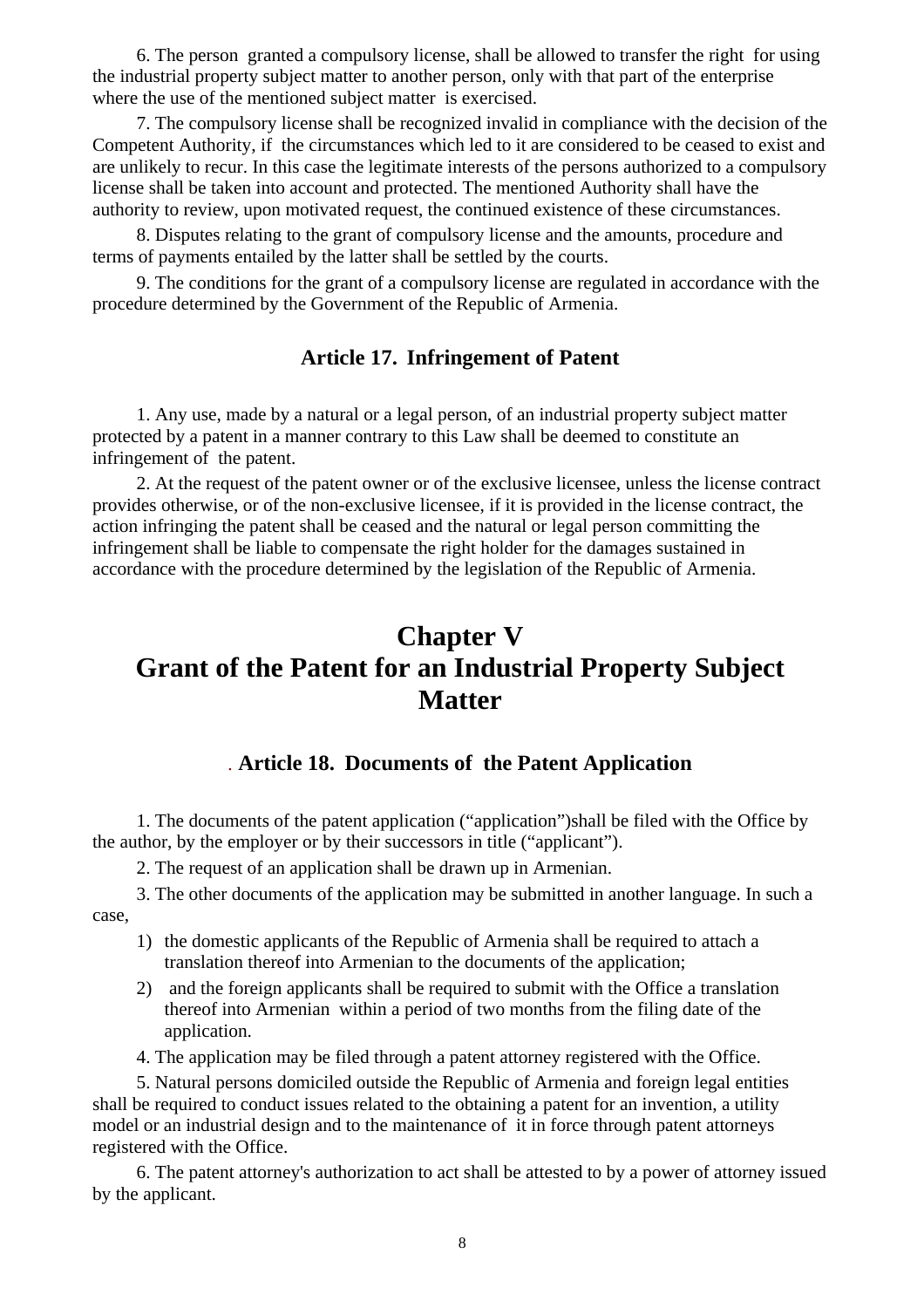7. The activity of the patent attorneys shall be regulated by a statute determined by the Government of the Republic of Armenia.

8. The procedure for the registration of patent attorneys shall be determined by the Office.

## **Article 19. Invention Application**

1.The invention application shall relate to one invention or to a group of inventions which forms a single inventive concept (requirement of unity of invention ).

2. The invention application shall contain:

- 1) the request for the grant of a patent, where a denomination of the invention, an applicant (applicants), an author (co-authors) and their residence or place of location shall be indicated;
- 2) the description of an invention, disclosing the invention in sufficient extent for it to be carried out;
- 3) the claims of the invention, expressing the nature of it and fully supported by the description;
- 4) the drawings or other material, if they are necessary for the understanding of the invention's nature;
- 5) the abstract.

 3. The invention application shall be accompanied by the document confirming the payment of the fee in a prescribed value.

4. The requirements to the documents of the invention application shall be determined by the Office.

### *.* **Article 20.****Utility Model Application**

1. The utility model application shall relate to one utility model or to a number of utility models which forms a single concept (requirement of unity of utility model).

2. The utility model application shall contain:

- 1) the request for the grant of a patent, where a denomination of the utility model, an applicant (applicants), an author (co-authors) and their residence or place of location shall be indicated;
- 2) the description of a utility model , disclosing the utility model in sufficient extent for it to be carried out;
- 3) the claims of the utility model, expressing the nature of it and fully supported by the description;
- 4) the drawings or other material, if they are necessary for the understanding of the utility model's nature;
- 5) the abstract.

.

 3. The utility model application shall be accompanied by the document confirming the payment of the fee in a prescribed value.

4. The requirements to the documents of the utility model application shall be determined by the Office.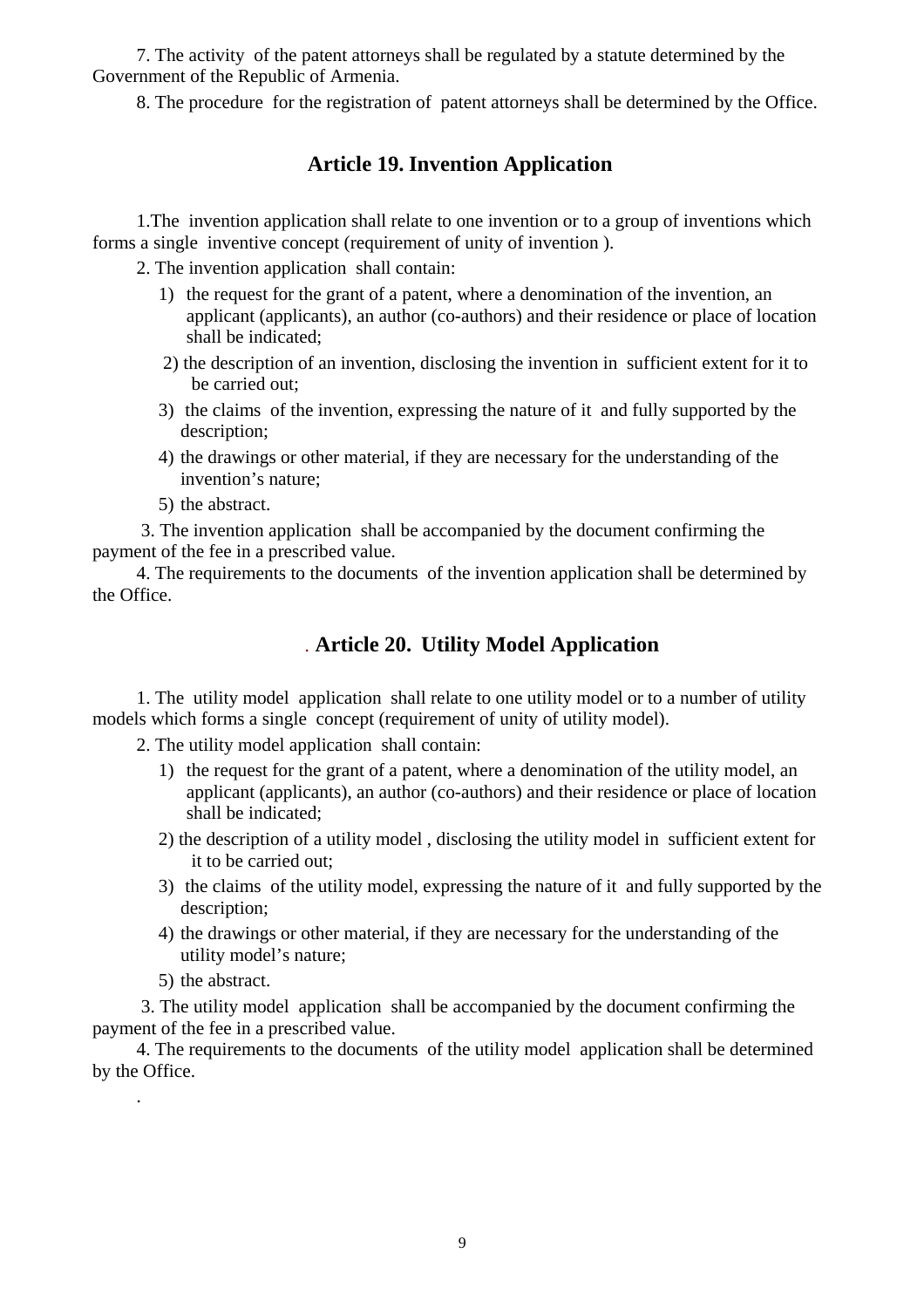## **Article 21.****Industrial Design Application**

1. The industrial design application shall relate to one industrial design and may comprise its alternatives (requirement of unity of industrial designs).

2. The industrial design application shall contain:

- 1) the request for the grant of a patent, where a denomination of the industrial design, an applicant (applicants), an author (co-authors) and their residence or place of location shall be indicated;
- 2) the description of an industrial design , including the sum of all its essential features;
- 3) the set of photographs of the article, of the model or of the design, which fully and in detail represents the outward appearance of the article;
- 4) the ergonomic scheme, the article's set of samples of component parts or the overall view drawing, if they are necessary for the understanding of the industrial design's nature.

3. The industrial design application shall be accompanied by the document confirming the payment of the fee in a prescribed value.

4. The requirements to the documents of the industrial design application shall be determined by the Office.

## **Article 22. Priority of the Industrial Property Subject Matter**

 1. The priority of an invention, a utility model or an industrial design shall be determined by the date of filing of an application with the Office. The Office shall determine the filing date of an application as a date of its receipt, if:

- 1) the invention (utility model) application contains at least the name ( denomination) of an applicant, the request for grant of a patent, the materials which are considered as the claims and the description of an invention (utility model);
- 2) the industrial design application contains at least the name ( denomination) of an applicant, the request for grant of a patent, the materials which are considered as the photographs and description of an industrial design.

2. Priority may be determined by the filing date of the first application in any State party to the Paris Convention for the Protection of Industrial Property (Convention priority) if the invention and utility model application has been filed with the Office within 12 months, and the industrial design application- within 6 months from the said date. The applicant shall be required to state about his wish to enjoy Convention priority when filing the application or within two months following the date on which the application is received by the Office and shall attach a copy of the first application or submit it within three months from the date of filing with the Office of an application.

3. Priority may be determined by the date on which additional materials are received, if the new application, which had drawn up by the such materials, is filed within 3 months as from the date on which the applicant received a notification of the fact that it could not be taken into consideration since additional materials modified the subject matter of the solution described in the initial application.

4. Priority may be determined in accordance with the filing date of an earlier application by the same applicant that discloses the same invention, the same utility model or the same industrial design, provided that the application claiming such priority reaches the Office within a period of 12 months as from the registration date of the earlier application. In such case, the earlier application shall be deemed withdrawn.

5. Priority may be determined on the basis of earlier submitted applications if the conditions set out in the fourth paragraph of this Article are complied with in relation to each such application.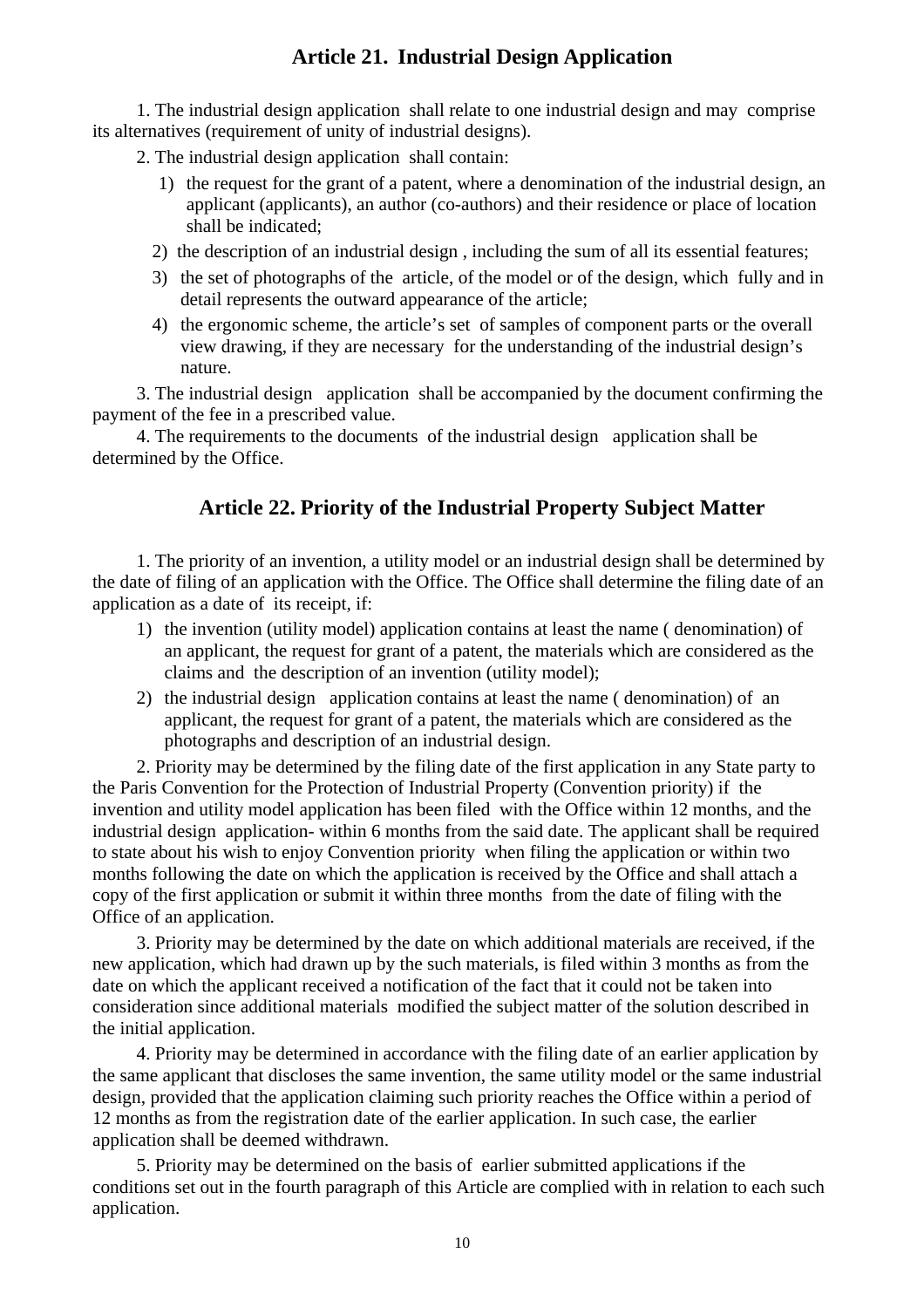6. The priority of an application may not be determined on the basis of the filing date of an application in which an earlier priority has already been claimed.

7. The priority of an invention, a utility model, an industrial design, the application of which was filed due to the division of an initial application (divisional application), shall be determined in accordance with the date of receipt of the initial application, provided that the divisional application has been filed before a final decision to refuse the initial application has been taken or, in case of a decision to grant a patent, -not later than State registration of the industrial property subject matter.

8. Where it is ascertained during examination that identical inventions, utility models, industrial designs have the same priority date, a patent may be granted for the application that is proved to have been sent first to the Office. Where those dates coincide, a single patent shall be granted to the applicants, with their agreement. Failing agreement, the matter shall be settled by the courts.

#### **Article 23.. Preliminary Examination of Invention Application**

1. The preliminary examination of an invention application shall be carried out by the Office within a period of two months from the filing day of the application in accordance with this Article and the procedure determined by the Office.

2. During the preliminary examination shall be verified the presence of the documents, which are necessary and drawn up in accordance with the prescribed requirements, ascertained the compliance of the claimed invention with the requirements determined under the paragraph 6 of the Article 4, paragraphs 7-8 of the Article 5 and paragraph 1 of the Article 19 of this Law, without appreciation of the economic effectiveness of an invention.

 3. If, as a result of the preliminary examination it is ascertained that the documents of the application conform to the prescribed requirements, the Office shall make a decision for an official publication of the application.

 4.If it is ascertained that an application does not conform to the prescribed requirements, a request with a proposal to submit, within a period of two months, the corrected or the missing documents, shall be sent to the applicant.

5. If the application has filed with the violation of the requirement of unity, the applicant shall be invited to state, within two months, which invention should be taken into consideration and, to make necessary amendments to the documents of the application.

6. If the applicant fails, within the mentioned period, to reply on the notification of violation of the requirement of unity, the invention mentioned first in the claims shall be taken into consideration.

 7. During the preliminary examination the applicant may, on his own initiative or if requested to do so, make corrections or amendments to the application by submitting additional materials, provided such materials do not modify the subject matter of the filed invention, unless he renounced this right at the filing of an application. The additional materials shall be deemed as modifying the subject matter of the invention if they contain characteristics that were not contained in the initial materials of an application and which should be included in the claims. The part of additional materials that modifies the subject matter of the filed invention shall not be taken into consideration during the examination and the applicant may couch it as a separate application.

8. In case of failing to submit, within a period of two months, corresponding additional or amended materials in response of the request, the application shall be deemed withdrawn.

9. If, as a result of the preliminary examination, it will be ascertained that the filed invention relates to the paragraph 6 of the Article 4 or paragraph 8 of the Article 5, it shall be made a decision for refusal to grant a patent.

 10. If the applicant does not agree with the decision of the preliminary examination for refusal to grant a patent, he shall be entitled within two months as from the date of receipt of the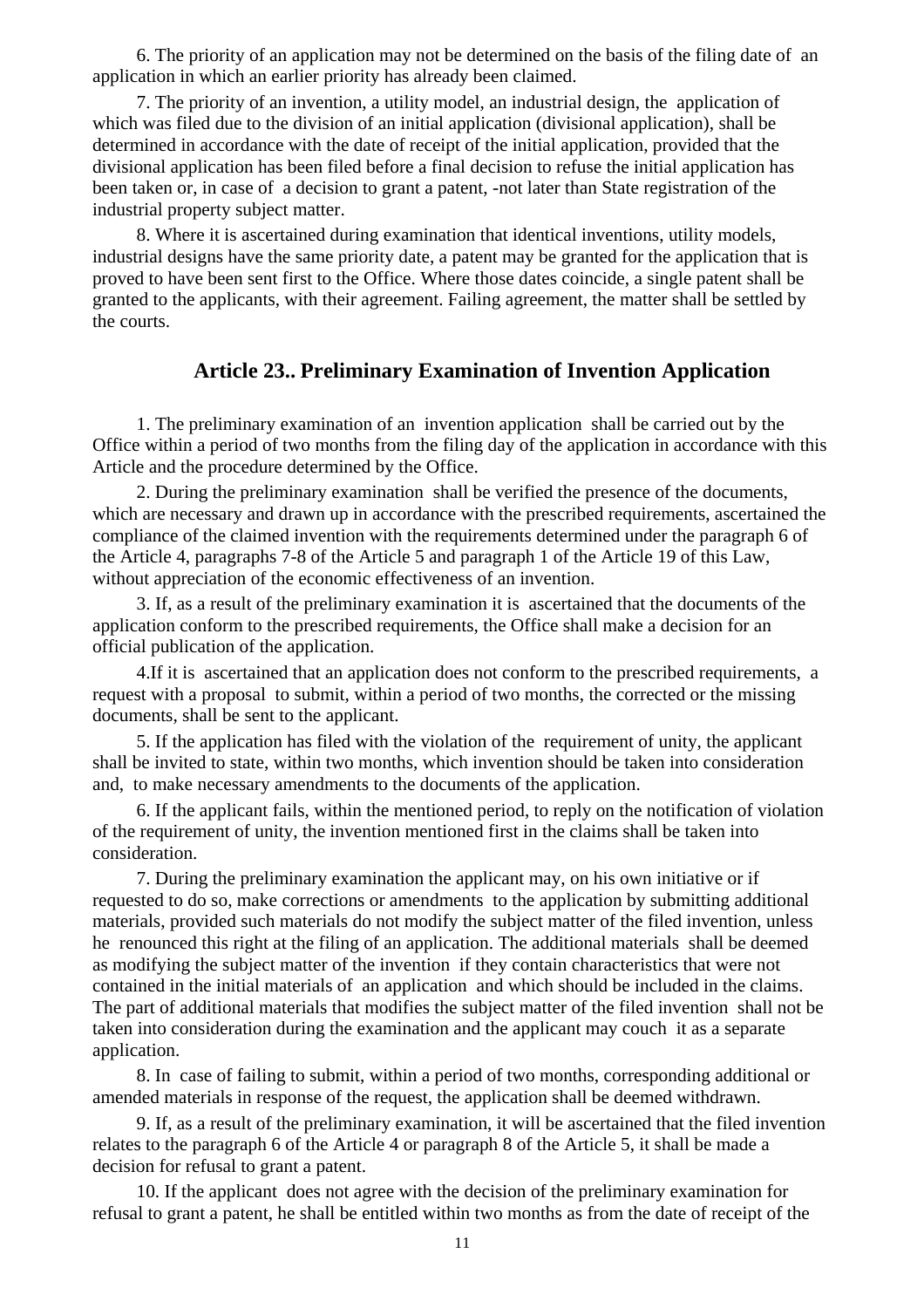decision to appeal to the Office with a request for re-examination. The re-examination shall be carried out within a period of one month as from the date of receipt of the request.

 11. As a result of the re-examination the Office shall make a decision for refusal to grant a patent or for an official publication of the application.

 12. If the applicant does not agree with the decision of the re-examination, the applicant shall be entitled, within two months as from the date of receipt of the said decision, to lodge an appeal with the Appeal Board of the Office. The Appeal Board shall consider the appeal within two months as from the date of its receipt.

 13. If the applicant does not agree with the decision of the re-examination or of the Appeal Board, the applicant shall be entitled to apply to the court in accordance with the procedure determined by the law.

## **Article 24. Official Publication and Laying Open to Public Inspection of the Invention Application**

 1. On the strength of the decision for an official publication of the invention application the Office shall publish in its Official Bulletin an information in respect of the application.

2. The complete list of information to be published shall be determined by the Office.

 3. The application, together with all attachments, shall be laid open to public inspection for four months from the day of publication of an information in respect of the invention application.

### **Article 25. Objection**

1. During the open public inspection of the invention application any person may submit substantiated objection to the grant of a patent for the application concerned.

2.Objection to the grant of a patent shall be submitted to the Office not later than the expiration of the period of four months for the open public inspection.

3. The procedure of couching, submitting and consideration of the objection shall be determined by the Office.

4. A copy of the objection shall be sent, within a period of 10 days from the reception day of the objection, to the applicant with a proposal to submit, within a period of one month, his views on this respect.

#### **Article 26. Consideration of the Objection**

1. In case of reception of an objection to the grant of a patent during the open public inspection, within a period of one month from the expiration of the period for open public inspection or, from the day of applicant's views submission. in accordance with the Paragraph 4 of the Article 25 if it expires later, the Office shall consider received objections and make a decision to grant a preliminary patent or to refuse the latter's grant, taking into account also the information haven at its disposal and which is indicative of an obvious violation of the patentability conditions for invention.

2. The applicant shall be notified about the decision made by the Office within a period of 10 days.

3. In case of disagreement with the decision of the Office, the applicant shall be entitled, within two months as from the date of receipt of the said decision, to appeal to the Office with a request for re-examination. The re-examination shall be carried out within a period of one month from the day of receipt of the request.

 4. As a result of the re-examination the Office shall make a decision to grant a preliminary patent or to refuse the preliminary patent grant.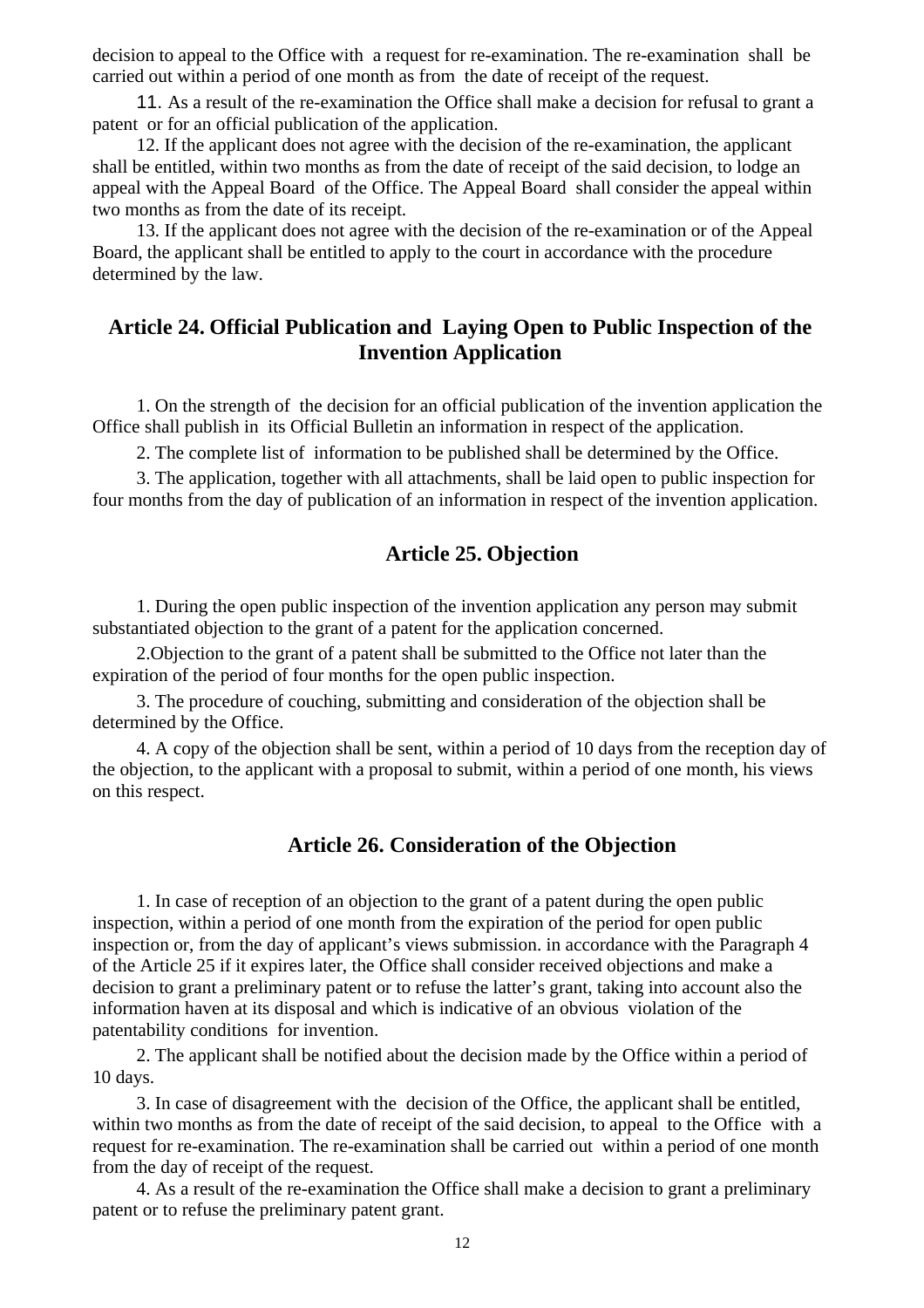5. The applicant and the objector shall be notified about the decision made by the Office within a period of 10 days.

 6. In case of disagreement with the re-examination decision, the applicant shall be entitled, within two months as from the day of receipt of the said decision, to lodge an appeal with the Appeal Board of the Office. The Appeal Board shall consider the appeal within two months as from the day of its receipt.

 7. In case of disagreement with the decision of re-examination or of the Appeal Board, the applicant shall be entitled to apply to the court in accordance with the procedure determined by the law.

 8. In case of absence of the objection to the grant of a patent after the expiration of the period for open public inspection the Office shall, within a period of 10 days, take a decision to grant a preliminary patent under the procedure determined by the Office.

9. The preliminary patent shall be granted at the responsibility of the applicant, without guarantee of its validity.

### **Article 27. Substantive Examination of Invention**

1. On a request of an applicant or a third person, which may be submitted upon expiration of 7 years as from the filing day of the application, the Office shall carry out a substantive examination and give a conclusion in respect of the compliance of the invention with the patentability conditions determined under the paragraphs 2, 3 and 6 of the Article 5 of this Law.

2. The request may be also submitted within 12 months after the expiration of the said period, providing the payment of an additional fee.

3. The Office shall notify the applicant of a request received from a third party.

4. The Office shall, within a period of 10 days, notify the applicant and the mentioned third person, if a substantive examination was been carried out on his request, of a conclusion given as a result of the substantive examination.

5. In case of disagreement with the conclusion of the Office, the applicant and the third person shall be entitled, within two months as from the day of receipt of the said conclusion, to appeal to the Office with a request for re-examination. The re-examination shall be carried out within a period of one month from the day of receipt of the request.

6. As a result of the re-examination the Office shall give a second conclusion, about which the applicant and the third person, if a substantive examination was been carried out on his request, shall be notified within a period of 10 days.

7. On a request of an applicant, which may be filed within a period of three months as from the day of receipt of the conclusion, the Office shall, taking into account its given conclusion, take an appropriate decision on grant a principal patent, and shall notify an applicant of it within a period of 10 days. In this case the validity of a preliminary patent shall be terminated from the day of official publication of the information on grant a principal patent.

8. In case of disagreement with the decision of the Office, the applicant shall be entitled, within two months as from the day of receipt of the said decision, to lodge an appeal with the Appeal Board of the Office. The Appeal Board shall consider the appeal within two months as from the day of its receipt.

9. In case of disagreement with the decision of the Office or of the Appeal Board, the applicant shall be entitled to apply to the court in accordance with the procedure determined by the law.

10. The procedure for the carrying out of the substantive examination of an invention shall be determined by the Office.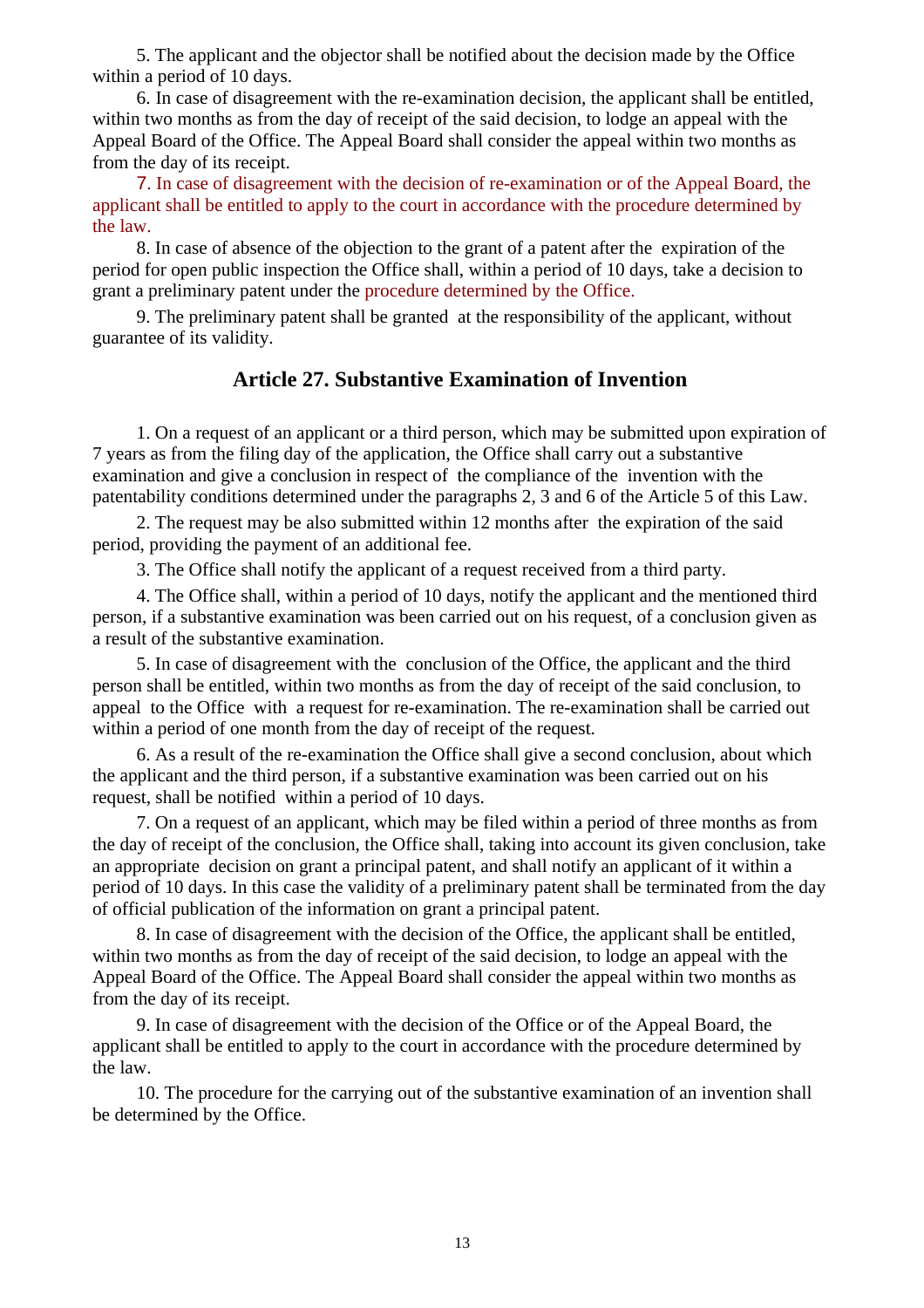#### **Article 28. Provisional Legal Protection of Invention**

1. From the date of official publication of the invention application until the publication of the official data on the granted patent, the provisional legal protection shall be granted to the invention, within the scope of claims laid open to public inspection.

 2. The provisional legal protection shall be deemed never to have been granted where the opportunities to appeal the decision of the Office to refuse the patent grant have been exhausted.

 3. The third persons who, during the period mentioned in the paragraph 1 of this Article, have used the invention, shall pay to the patent owner an appropriate compensation for its use. The amount of compensation shall be determined by the consent of parties. Failing such a consent the issue shall be resolved by the court.

 4. The period mentioned in the item 1 of this Article may begin from the day, when the applicant has notified of the invention the user of it, if that day precedes the day of official publication of the invention application.

#### **Article 29. Examination of Utility Model Application**

1. The examination of a utility model application shall be carried out by the Office within a period of two months from the filing day of the application in accordance with this Article and the procedure determined by the Office.

2. During the examination shall be verified the presence of the documents, which are necessary and drawn up in accordance with the prescribed requirements, ascertained the compliance of the claimed utility model with the requirements determined under the paragraph 6 of the Article 4, paragraph 6 of the Article 6 and paragraph 1 of the Article 20 of this Law, without appreciation of the economic effectiveness of a utility model.

 3. If, as a result of the examination it is ascertained that the documents of the application conform to the prescribed requirements, the Office shall make a decision to grant a patent for a utility model.

 4.If it is ascertained that an application does not conform to the prescribed requirements, a request with a proposal to submit, within a period of two months, the corrected or the missing documents, shall be sent to the applicant.

5. If the application has filed with the violation of the requirement of unity, the applicant shall be invited to state, within two months, which utility model should be taken into consideration and, to make necessary amendments to the documents of the application.

6. If the applicant fails, within the mentioned period, to reply on the notification of violation of the requirement of unity, the utility model mentioned first in the claims shall be taken into consideration.

 7. During the examination the applicant may, on his own initiative or if requested to do so, make corrections or amendments to the application by submitting additional materials, provided such materials do not modify the subject matter of the filed utility model, unless he renounced this right at the filing of an application. The additional materials shall be deemed as modifying the subject matter of the utility model if they contain characteristics that were not contained in the initial materials of an application and which should be included in the claims. The part of additional materials that modifies the subject matter of the filed utility model shall not be taken into consideration during the examination and the applicant may couch it as a separate application.

8. In case of failing to submit, within a period of two months, corresponding additional or amended materials in response of the request, the application shall be deemed withdrawn.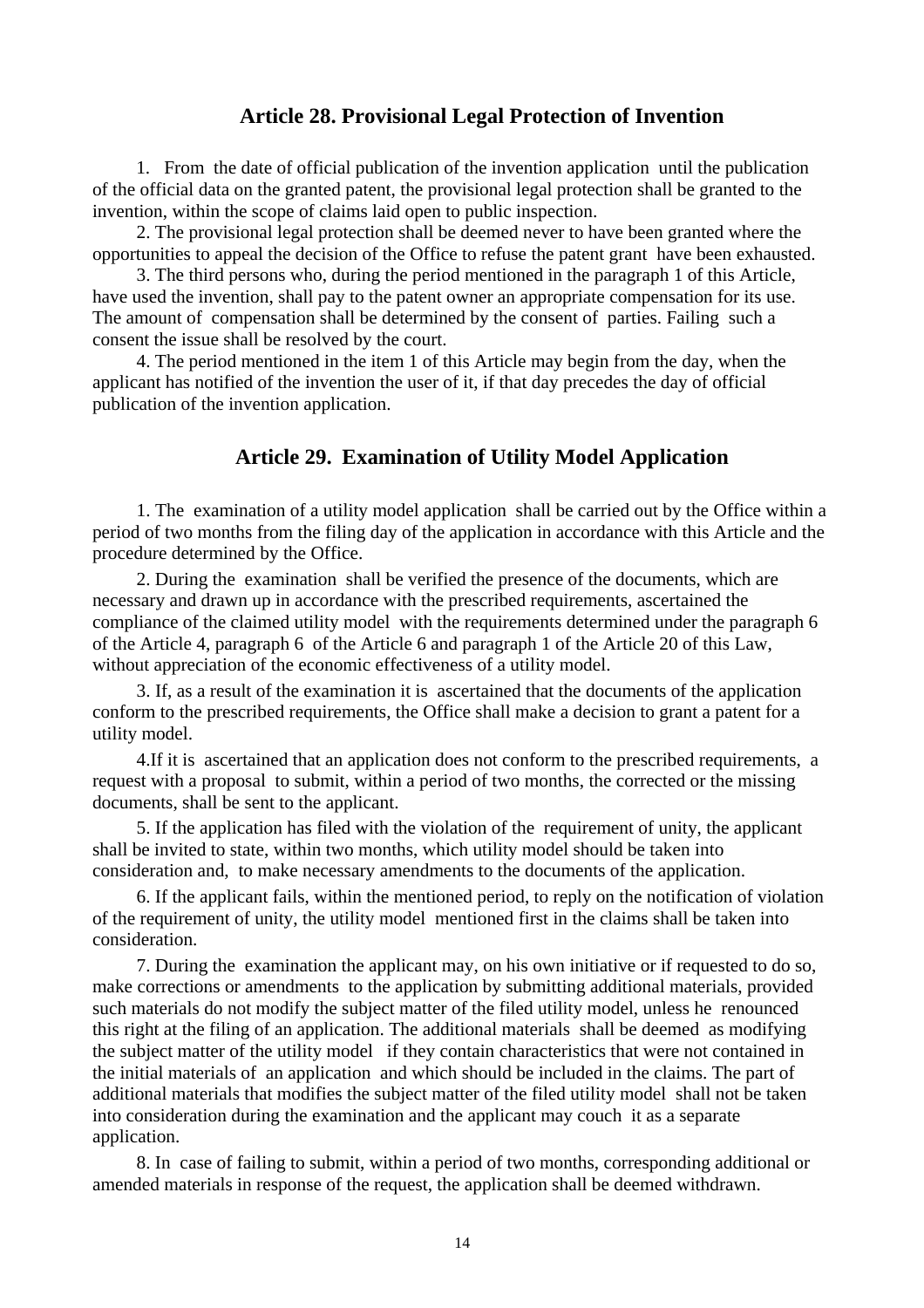9. If, as a result of the examination, it will be ascertained that the filed utility model relates to the paragraph 6 of the Article 4 or paragraph 6 of the Article 6, it shall be made a decision for refusal to grant a patent.

 10. If the applicant does not agree with the decision of the examination for refusal to grant a patent, he shall be entitled within two months as from the date of receipt of the decision to appeal to the Office with a request for re-examination. The re-examination shall be carried out within a period of one month as from the date of receipt of the request.

 11. As a result of the re-examination the Office shall make a decision to grant a patent or a decision for refusal to grant a patent for a utility model .

 12. The patent shall be granted at the responsibility of the applicant, without guarantee of its validity.

 13. If the applicant does not agree with the decision of the re-examination, the applicant shall be entitled, within two months as from the date of receipt of the said decision, to lodge an appeal with the Appeal Board of the Office. The Appeal Board shall consider the appeal within two months as from the date of its receipt.

 14. If the applicant does not agree with the decision of the re-examination or of the Appeal Board, the applicant shall be entitled to apply to the court in accordance with the procedure determined by the law.

#### **Article 30. Examination of Industrial Design Application**

1. The examination of an industrial design application shall be carried out by the Office within a period of two months from the filing day of the application in accordance with this Article and the procedure determined by the Office.

2. During the examination shall be verified the presence of the documents, which are necessary and drawn up in accordance with the prescribed requirements, ascertained the compliance of the claimed industrial design with the requirements determined under the paragraph 6 of the Article 4, paragraph 6 of the Article 7 and paragraph 1 of the Article 21 of this Law, without appreciation of the economic effectiveness of a utility model.

 3. If, as a result of the examination it is ascertained that the documents of the application conform to the prescribed requirements, the Office shall make a decision to grant a patent for an industrial design.

 4.If it is ascertained that an application does not conform to the prescribed requirements, a request with a proposal to submit, within a period of two months, the corrected or the missing documents, shall be sent to the applicant.

5. If the application has filed with the violation of the requirement of unity, the applicant shall be invited to state, within two months, which industrial design should be taken into consideration and, to make necessary amendments to the documents of the application.

6. If the applicant fails, within the mentioned period, to reply on the notification of violation of the requirement of unity, the industrial design mentioned first in the description shall be taken into consideration.

 7. During the examination the applicant may, on his own initiative or if requested to do so, make corrections or amendments to the application by submitting additional materials, provided such materials do not modify the subject matter of the filed industrial design, unless he renounced this right at the filing of an application. The additional materials shall be deemed as modifying the subject matter of the industrial design if they contain characteristics that were not contained in the initial materials of an application and which should be included in the description. The part of additional materials that modifies the subject matter of the filed industrial design shall not be taken into consideration during the examination and the applicant may couch it as a separate application.

8. In case of failing to submit, within a period of two months, corresponding additional or amended materials in response of the request, the application shall be deemed withdrawn.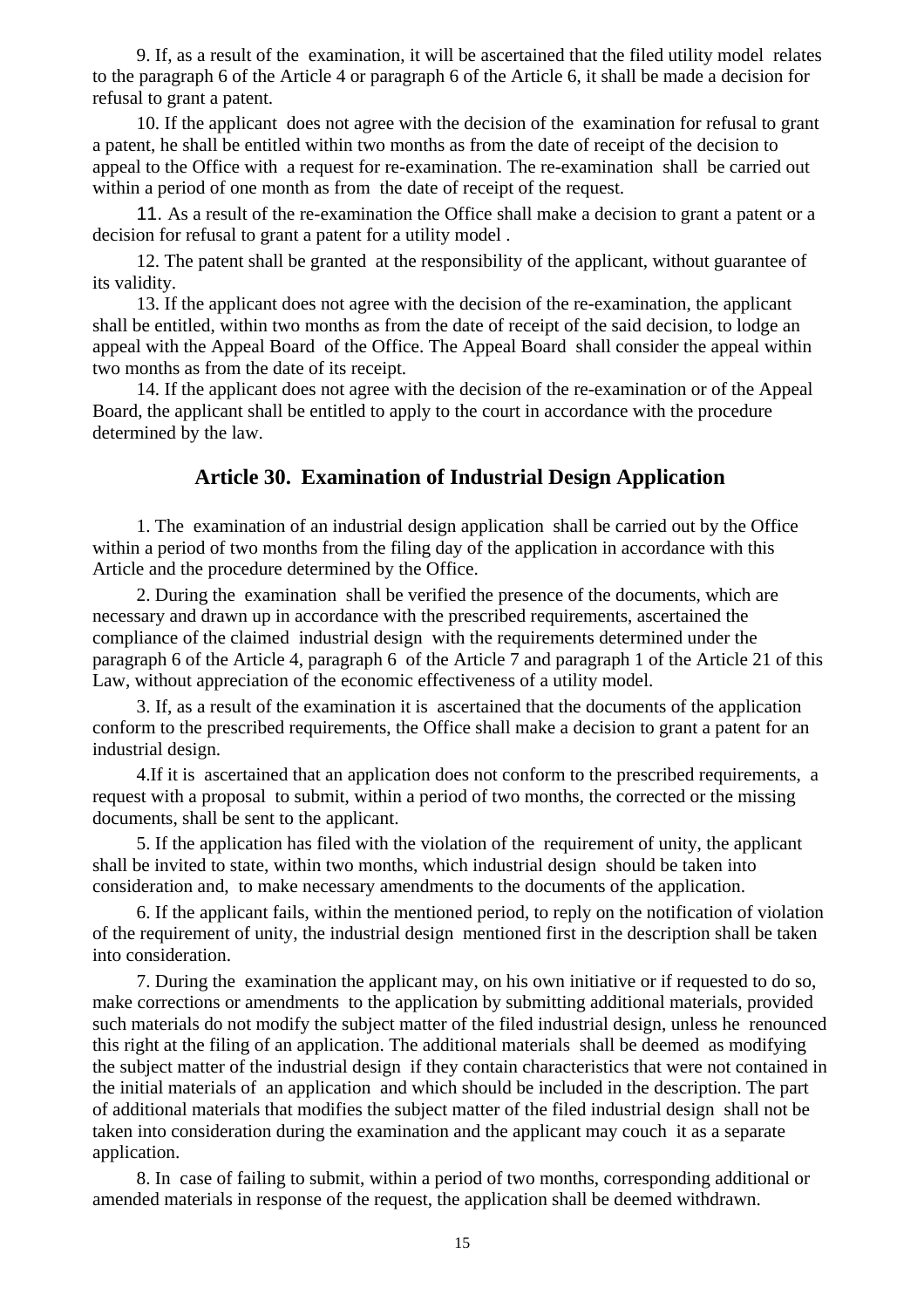9. If, as a result of the examination, it will be ascertained that the filed industrial design relates to the paragraph 6 of the Article 4 or paragraph 6 of the Article 7, it shall be made a decision for refusal to grant a patent.

 10. If the applicant does not agree with the decision of the examination for refusal to grant a patent, he shall be entitled within two months as from the date of receipt of the decision to appeal to the Office with a request for re-examination. The re-examination shall be carried out within a period of one month as from the date of receipt of the request.

 11. As a result of the re-examination the Office shall make a decision to grant a patent or a decision for refusal to grant a patent for a industrial design .

 12. The patent shall be granted at the responsibility of the applicant, without guarantee of its validity.

 13. If the applicant does not agree with the decision of the re-examination, the applicant shall be entitled, within two months as from the date of receipt of the said decision, to lodge an appeal with the Appeal Board of the Office. The Appeal Board shall consider the appeal within two months as from the date of its receipt.

 14. If the applicant does not agree with the decision of the re-examination or of the Appeal Board, the applicant shall be entitled to apply to the court in accordance with the procedure determined by the law.

### **Article 31. Conversion of Application**

1. On a request filed by an applicant, the application for an invention rejected for a reason of absence of the inventive step, within a period of one month as from the day of receipt the decision concerned, may be converted into a utility model application, and the utility model application may, before the taking of a decision in respect of grant of utility model patent by the Office, be converted into an invention application. In such circumstances, the priority of the initial application shall be maintained.

2. The reasons for filing a request and the procedure of conversion shall be determined by the Office.

## **Article 32. Grant of Patent and Publication of Information on Grant of Patent**

1. On the strength of a decision to grant a patent, subject to payment of the prescribed granting fee, the Office shall register the invention, utility model or industrial design in the relevant State Register of the Republic of Armenia (hereinafter, the Register), and independently of the number of patent owners, one patent shall be granted to them.

2. The layout of a patent and the list of particulars contained therein shall be determined by the Office.

3. At the request of the patent owner, the Office shall rectify obvious errors taken place in the patent.

4. At the same time as it registers the subject matter of an industrial property in the Register, the Office shall publish in its Official Bulletin an information in respect of patent grant and shall publish a full description of an invention and of a utility model.

5. The list of information to be published in the Official Bulletin shall be determined by the Office.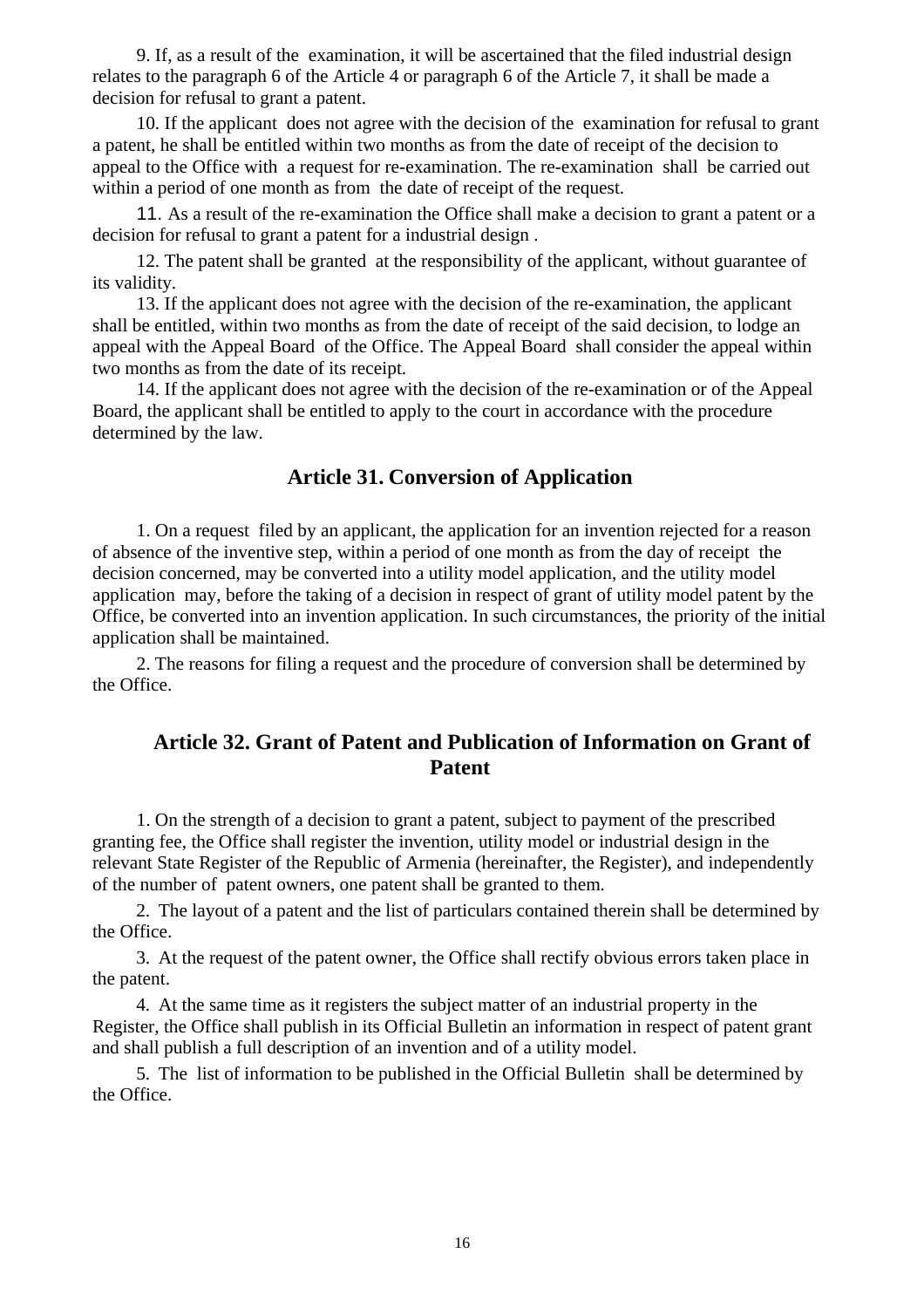## **Article 33. Withdrawal of Application and Renouncement of Patent**

1. An applicant may withdraw filed application and renounce the patent prior to state registration of the industrial property subject matter.

2. The information on withdrawal of the published application and on renouncement of the patent grant or of the patent shall be published in the Official Bulletin of the Office.

3. The provisional legal protection provided by the Article 28 of this Law shall be deemed never to have been granted from the date of publication of the information on withdrawal of the application or on renouncement of the patent grant.

# **CHAPTER VI LAPSE OF PATENT**

## **Article 34. Contesting of Patent**

1. Throughout its term of validity, a patent may be deemed invalid in whole or in part on the strength of a complaint lodged against its grant if:

- *1)* the conditions of patentability set out in this Law are violated;
- *2)* the claims in the patent for invention or the utility model patent or the sum of the essential features of the industrial design include features that did not appear in the materials of an initial application;
- *3)* the description does not fully disclose the industrial property subject matter and is not sufficient to enable it to be carried out;
- *4)* the patent contains an incorrect designation of the author or of the patent owner.

2. The person lodging a complaint shall be required to substantiate that and to submit a document confirming the payment of the corresponding fee.

3. Complaints stipulated by the items 1-3 of the first paragraph of this Article shall be considered by the Appeals Board of the Office within a period of 6 months following date of receipt, after having been brought to the attention of the patent owner. The consideration shall not wander off from the grounds included in the complaint..

4. In case of disagreement with the decision of the Appeal Board, any of the parties concerned may apply to the court in accordance with the procedure determined by the law.

## **Article 35. Premature Termination of the Validity of a Patent**

1. The validity of a patent shall terminate prematurely, if:

- *1)* the patent was deemed invalid in whole under the Article 34 of this Law;
- *2)* the patent owner had filed a request on that;
- *3)* the annual fee for the maintenance of patent validity was not paid within the prescribed time limits.

2. The validity of a preliminary patent shall terminate prematurely, if a principal patent was granted instead of that under the Article 27 of this Law.

3. The Office shall publish an information of the premature termination of the validity of a preliminary patent in its Official Bulletin.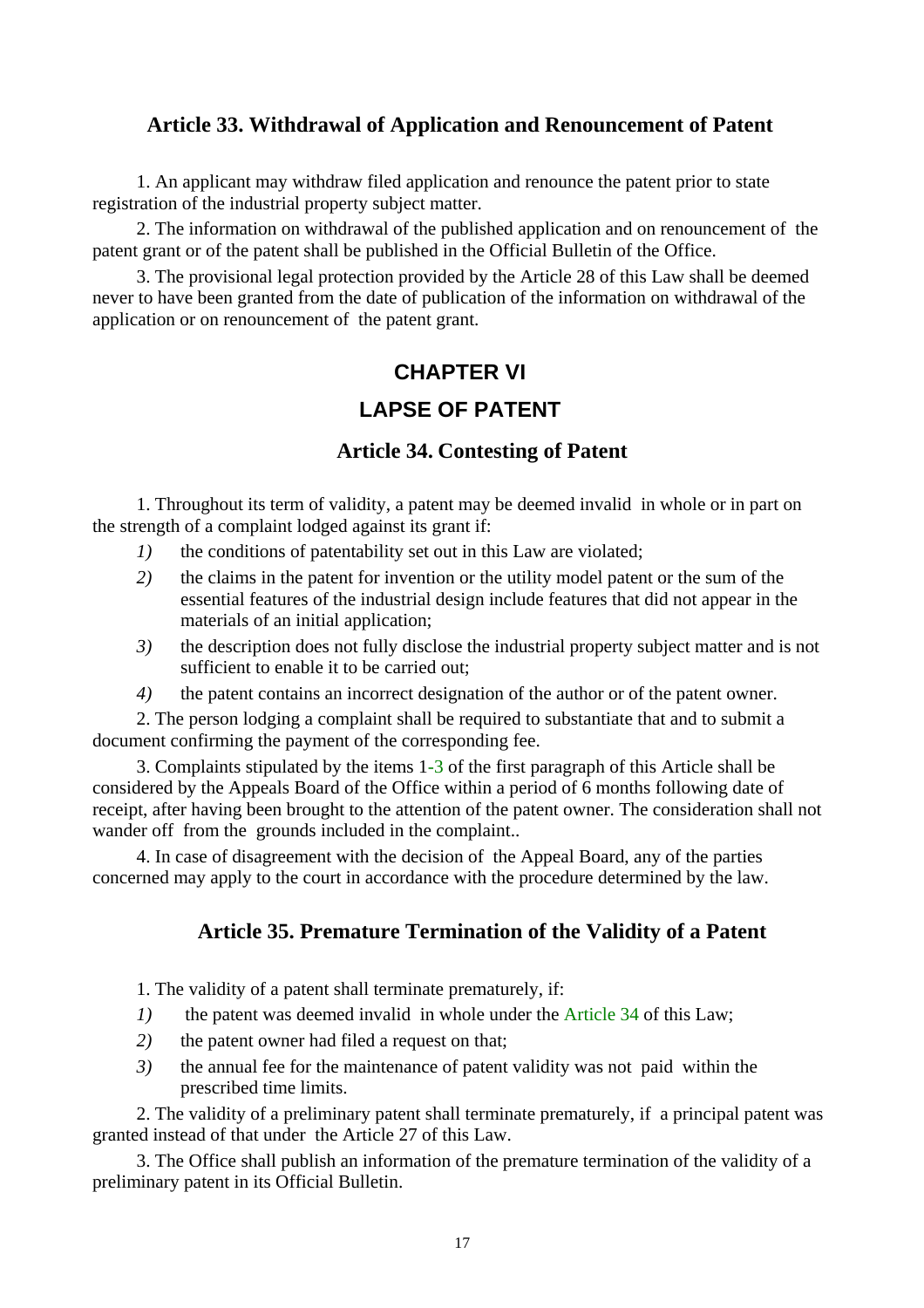## **Chapter VII Defense of the Rights of Authors and of Patent Owners**

## **Article 36. Liability for Infringement of the Rights of the Author of an Invention, a Utility Model, an Industrial Design**

1.An usurpation of an authorship, coercion to the joint authorship, publishing without the consent of an author the subject matter of an application before it is filed, as well as disclosure of the applied subject matter of an invention, utility model, industrial design prior to its official publication by the state patent examiner, shall entail a liability in accordance with the legislation of the Republic of Armenia.

2. The state patent examiners and other officials of the Office shall not have the right to file patent applications nor to directly or indirectly acquire a right to a patent during their employment and for two years thereafter.

## **Chapter VIII Final Provisions**

#### **Article 37. Restoration of Rights in Relation to a Time Limit**

1. The Office may restore the time limits set out in the Articles 23, 26, 27, 29 and 30 of this Law and omitted by the applicant.

2. The request for restoration of the time limits may be submitted within the 6 months following the day on which the mentioned time limit expires, enclosing to it the document confirming the payment of the relevant fee.

## **Article 38. Patenting of Invention, Utility Model, Industrial Design Abroad**

.

1. An invention, a utility model, an industrial design created in the Republic of Armenia may be patented in foreign states.

2.Before filing abroad of an patent application for an invention made or a utility model or industrial design created in the Republic of Armenia, the applicant shall be required to file with the Office a patent application for the industrial property subject matter concerned and to state his intention of also having that subject matter patented abroad.

3. A patent application may be filed abroad, if the Office, within three months as from the day of receipt of that statement, does not prohibit under the grounds provided in the Paragraph 5 of the Article 4 of this Law,.

4. The violation of the requirements set out in the second paragraph of this Article shall entail a liability under the legislation of the Republic of Armenia.